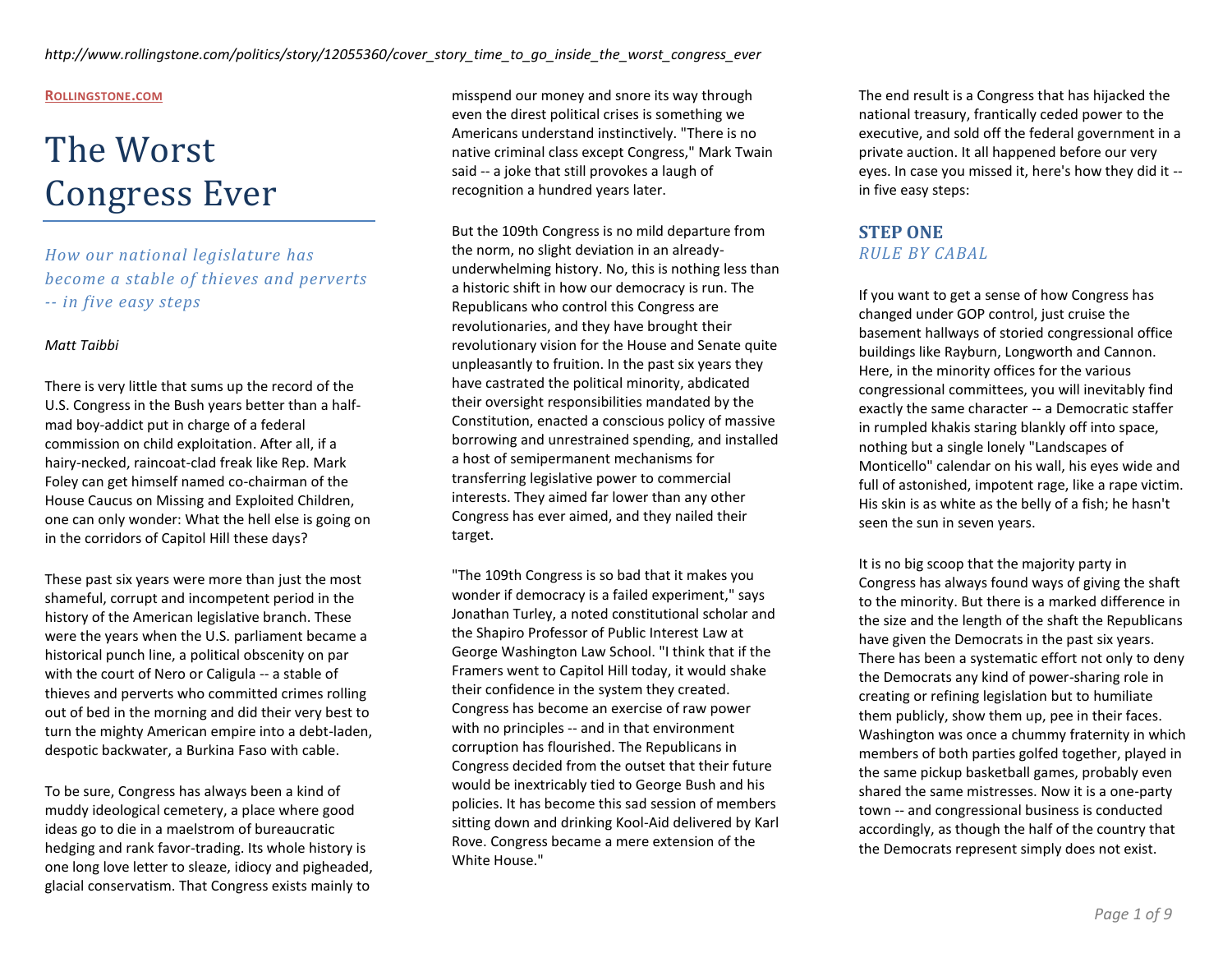American government was not designed for oneparty rule but for rule by consensus -- so this current batch of Republicans has found a way to work around that product design. They have scuttled both the spirit and the letter of congressional procedure, turning the lawmaking process into a backroom deal, with power concentrated in the hands of a few chiefs behind the scenes. This reduces the legislature to a Belarus-style rubber stamp, where the opposition is just there for show, human pieces of stagecraft -- a fact the Republicans don't even bother to conceal.

"I remember one incident very clearly -- I think it was 2001," says Winslow Wheeler, who served for twenty-two years as a Republican staffer in the Senate. "I was working for [New Mexico Republican] Pete Domenici at the time. We were in a Budget Committee hearing and the Democrats were debating what the final result would be. And my boss gets up and he says, 'Why are you saying this? You're not even going to be in the room when the decisions are made.' Just said it right out in the open."

Wheeler's very career is a symbol of a bipartisan age long passed into the history books; he is the last staffer to have served in the offices of a Republican and a Democrat at the same time, having once worked for both Kansas Republican Nancy Kassebaum and Arkansas Democrat David Pryor simultaneously. Today, those Democratic staffers trapped in the basement laugh at the idea that such a thing could ever happen again. These days, they consider themselves lucky if they manage to hold a single hearing on a bill before Rove's well-oiled legislative machine delivers it up for Bush's signature.

The GOP's "take that, bitch" approach to governing has been taken to the greatest heights by the House Judiciary Committee. The committee is chaired by the legendary Republican monster James Sensenbrenner Jr., an ever-sweating, fatfingered beast who wields his gavel in a way that makes you think he might have used one before in some other arena, perhaps to beat prostitutes to death. Last year, Sensenbrenner became apoplectic when Democrats who wanted to hold a hearing on the Patriot Act invoked a little-known rule that required him to let them have one.

"Naturally, he scheduled it for something like 9 a.m. on a Friday when Congress wasn't in session, hoping that no one would show," recalls a Democratic staffer who attended the hearing. "But we got a pretty good turnout anyway."

Sensenbrenner kept trying to gavel the hearing to a close, but Democrats again pointed to the rules, which said they had a certain amount of time to examine their witnesses. When they refused to stop the proceedings, the chairman did something unprecedented: He simply picked up his gavel and walked out.

"He was like a kid at the playground," the staffer says. And just in case anyone missed the point, Sensenbrenner shut off the lights and cut the microphones on his way out of the room.

For similarly petulant moves by a committee chair, one need look no further than the Ways and Means Committee, where Rep. Bill Thomas -- a pugnacious Californian with an enviable ego who was caught having an affair with a pharmaceutical lobbyist - enjoys a reputation rivaling that of the rotund Sensenbrenner. The lowlight of his reign took place just before midnight on July 17th, 2003, when Thomas dumped a "substitute" pension bill on Democrats -- one that they had never read -- and informed them they would be voting on it the next morning. Infuriated, Democrats stalled by demanding that the bill be read out line by line while they recessed to a side room to confer. But Thomas wanted to move forward -- so he called the Capitol police to evict the Democrats.

Thomas is also notorious for excluding Democrats from the conference hearings needed to iron out the differences between House and Senate versions of a bill. According to the rules, conferences have to include at least one public, open meeting. But in the Bush years, Republicans have managed the conference issue with some of the most mindblowingly juvenile behavior seen in any parliament west of the Russian Duma after happy hour. GOP chairmen routinely call a meeting, bring the press in for a photo op and then promptly shut the proceedings down. "Take a picture, wait five minutes, gavel it out -- all for show" is how one Democratic staffer described the process. Then, amazingly, the Republicans sneak off to hold the real conference, forcing the Democrats to turn amateur detective and go searching the Capitol grounds for the meeting. "More often than not, we're trying to figure out where the conference is," says one House aide.

In one legendary incident, Rep. Charles Rangel went searching for a secret conference being held by Thomas. When he found the room where Republicans closeted themselves, he knocked and knocked on the door, but no one answered. A House aide compares the scene to the famous "Land Shark" skit from *Saturday Night Live*, with everyone hiding behind the door afraid to make a sound. "Rangel was the land shark, I guess," the aide jokes. But the real punch line came when Thomas finally opened the door. "This meeting," he informed Rangel, "is only open to the coalition of the willing."

Republican rudeness and bluster make for funny stories, but the phenomenon has serious consequences. The collegial atmosphere that once prevailed helped Congress form a sense of collective identity that it needed to fulfill its constitutional role as a check on the power of the other two branches of government. It also enabled Congress to pass legislation with a wide mandate, legislation that had been negotiated between the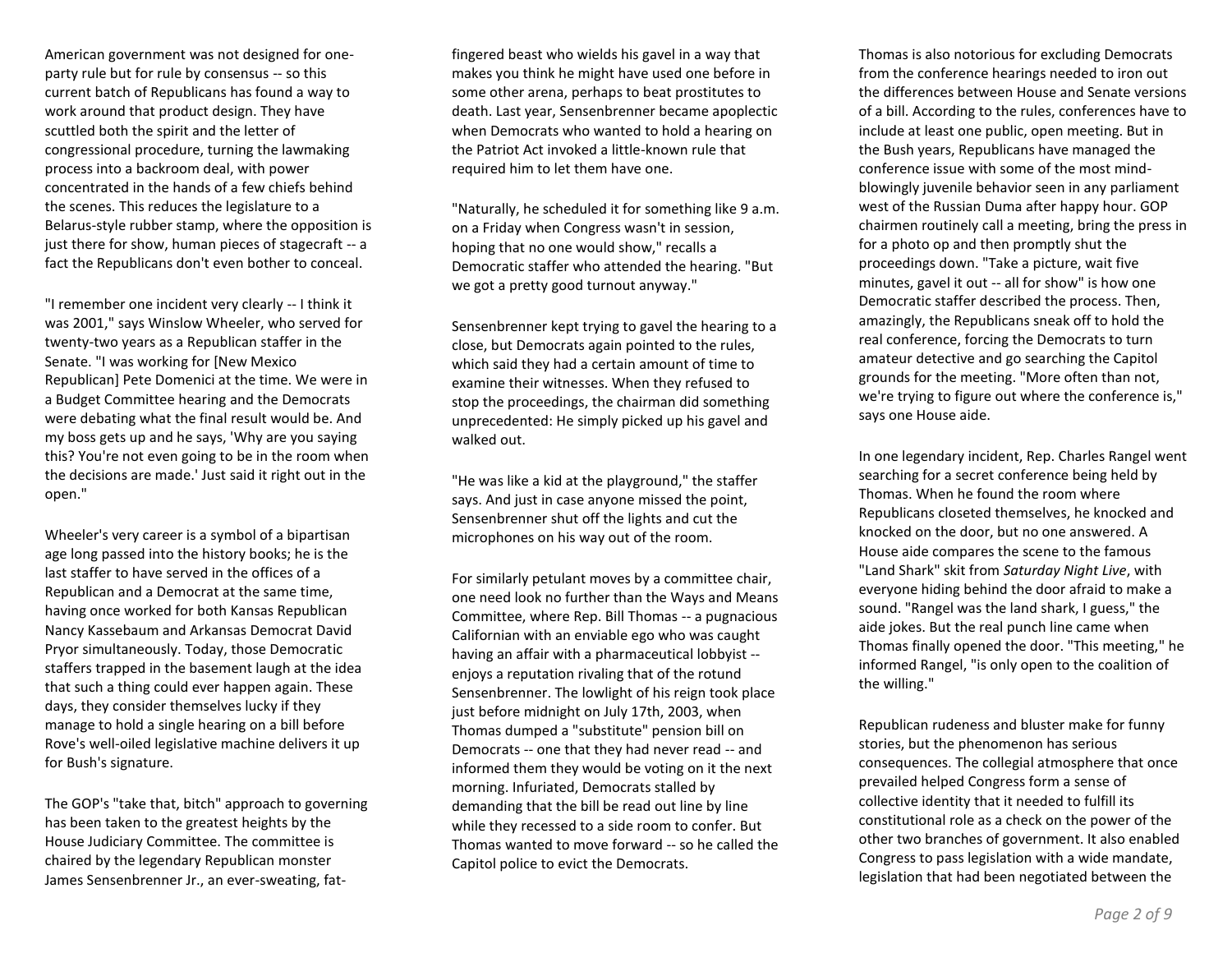leaders of both parties. For this reason Republican and Democratic leaders traditionally maintained cordial relationships with each other -- the model being the collegiality between House Speaker Nicholas Longworth and Minority Leader John Nance Garner in the 1920s. The two used to hold daily meetings over drinks and even rode to work together.

Although cooperation between the two parties has ebbed and flowed over the years, historians note that Congress has taken strong bipartisan action in virtually every administration. It was Sen. Harry Truman who instigated investigations of wartime profiteering under FDR, and Republicans Howard Baker and Lowell Weicker Jr. played pivotal roles on the Senate Watergate Committee that nearly led to Nixon's impeachment.

But those days are gone. "We haven't seen any congressional investigations like this during the last six years," says David Mayhew, a professor of political science at Yale who has studied Congress for four decades. "These days, Congress doesn't seem to be capable of doing this sort of thing. Too much nasty partisanship."

One of the most depressing examples of one-party rule is the Patriot Act. The measure was originally crafted in classic bipartisan fashion in the Judiciary Committee, where it passed by a vote of thirty-six to zero, with famed liberals like Barney Frank and Jerrold Nadler saying aye. But when the bill was sent to the Rules Committee, the Republicans simply chucked the approved bill and replaced it with a new, far more repressive version, apparently written at the direction of then-Attorney General John Ashcroft.

"They just rewrote the whole bill," says Rep. James McGovern, a minority member of the Rules Committee. "All that committee work was just for show."

To ensure that Democrats can't alter any of the last-minute changes, Republicans have overseen a monstrous increase in the number of "closed" rules -- bills that go to the floor for a vote without any possibility of amendment. This tactic undercuts the very essence of democracy: In a bicameral system, allowing bills to be debated openly is the only way that the minority can have a real impact, by offering amendments to legislation drafted by the majority.

In 1977, when Democrats held a majority in the House, eighty-five percent of all bills were open to amendment. But by 1994, the last year Democrats ran the House, that number had dropped to thirty percent -- and Republicans were seriously pissed. "You know what the closed rule means," Rep. Lincoln Diaz-Balart of Florida thundered on the House floor. "It means no discussion, no amendments. That is profoundly undemocratic." When Republicans took control of the House, they vowed to throw off the gag rules imposed by Democrats. On opening day of the 104th Congress, then-Rules Committee chairman Gerald Solomon announced his intention to institute free debate on the floor. "Instead of having seventy percent closed rules," he declared, "we are going to have seventy percent open and unrestricted rules."

How has Solomon fared? Of the 111 rules introduced in the first session of this Congress, only twelve were open. Of those, eleven were appropriations bills, which are traditionally open. That left just one open vote -- H. Res. 255, the Federal Deposit Insurance Reform Act of 2005.

In the second session of this Congress? Not a single open rule, outside of appropriation votes. Under the Republicans, amendable bills have been a genuine Washington rarity, the upside-down eightleafed clover of legislative politics.

When bills do make it to the floor for a vote, the debate generally resembles what one House aide calls "preordained Kabuki." Republican leaders in the Bush era have mastered a new congressional innovation: the one-vote victory. Rather than seeking broad consensus, the leadership cooks up some hideously expensive, favor-laden boondoggle and then scales it back bit by bit. Once they're in striking range, they send the fucker to the floor and beat in the brains of the fence-sitters with threats and favors until enough members cave in and pass the damn thing. It is, in essence, a legislative microcosm of the electoral strategy that Karl Rove has employed to such devastating effect.

A classic example was the vote for the Central American Free Trade Agreement, the unionsmashing, free-trade monstrosity passed in 2005. As has often been the case in the past six years, the vote was held late at night, away from the prying eyes of the public, who might be horrified by what they see. Thanks to such tactics, the 109th is known as the "Dracula" Congress: Twenty bills have been brought to a vote between midnight and 7 a.m.

CAFTA actually went to vote early -- at 11:02 p.m. When the usual fifteen-minute voting period expired, the nays were up, 180 to 175. Republicans then held the vote open for another forty-seven minutes while GOP leaders cruised the aisles like the family elders from *The Texas Chainsaw Massacre*, frantically chopping at the legs and arms of Republicans who opposed the measure. They even roused the president out of bed to help kick ass for the vote, passing a cell phone with Bush on the line around the House cloakroom like a bong. Rep. Robin Hayes of North Carolina was approached by House Speaker Dennis Hastert, who told him, "Negotiations are open. Put on the table the things that your district and people need and we'll get them." After receiving assurances that the administration would help textile manufacturers in his home state by restricting the flow of cheap Chinese imports, Hayes switched his vote to yea. CAFTA ultimately passed by two votes at 12:03 a.m.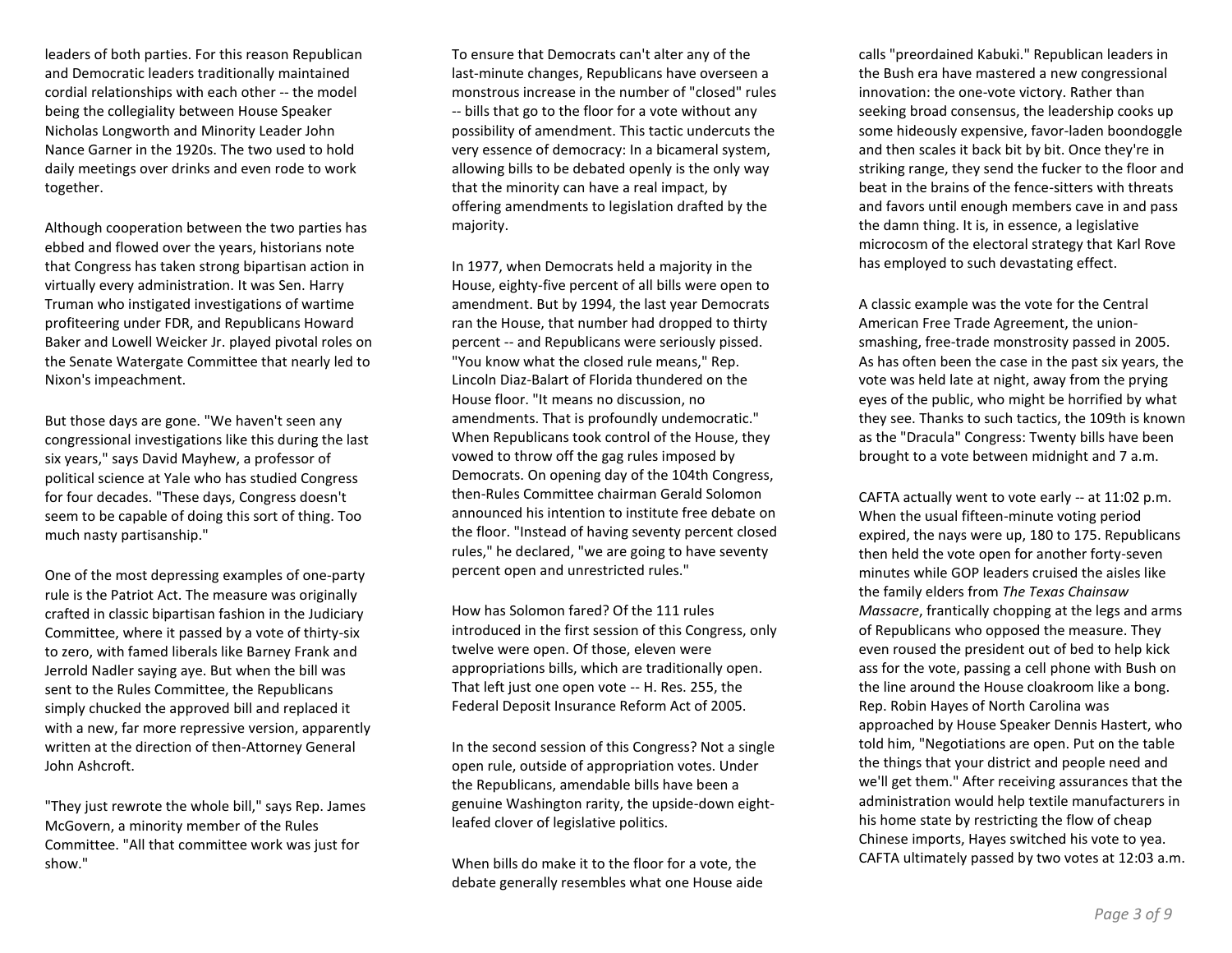Closed rules, shipwrecked bills, secret negotiations, one-vote victories. The result of all this is a Congress where there is little or no open debate and virtually no votes are left to chance; all the important decisions are made in backroom deals, and what you see on C-Span is just empty theater, the world's most expensive trained-dolphin act. The constant here is a political strategy of conducting congressional business with as little outside input as possible, rejecting the essentially conservative tradition of rule-by-consensus in favor of a more revolutionary strategy of rule by cabal.

"This Congress has thrown caution to the wind," says Turley, the constitutional scholar. "They have developed rules that are an abuse of majority power. Keeping votes open by freezing the clock, barring minority senators from negotiations on important conference issues -- it is a record that the Republicans should now dread. One of the concerns that Republicans have about losing Congress is that they will have to live under the practices and rules they have created. The abuses that served them in the majority could come back to haunt them in the minority."

## **STEP TWO** *WORK AS LITTLE AS POSSIBLE -- AND SCREW UP WHAT LITTLE YOU DO*

It's Thursday evening, September 28th, and the Senate is putting the finishing touches on the Military Commissions Act of 2006, colloquially known as the "torture bill." It's a law even Stalin would admire, one that throws habeas corpus in the trash, legalizes a vast array of savage interrogation techniques and generally turns the president of the United States into a kind of turbocharged Yoruba witch doctor, with nearly unlimited snatching powers. The bill is a fall-from-Eden moment in American history, a potentially disastrous step toward authoritarianism -- but what is most disturbing about it, beyond the fact that it's

happening, is that the senators are *hurrying* to get it done.

In addition to ending generations of bipartisanship and instituting one-party rule, our national legislators in the Bush years are guilty of something even more fundamental: They suck at their jobs.

They don't work many days, don't pass many laws, and the few laws they're forced to pass, they pass late. In fact, in every year that Bush has been president, Congress has failed to pass more than three of the eleven annual appropriations bills on time.

figures into tonight's problems. At this very moment, as the torture bill goes to a vote, there are only a few days left until the beginning of the fiscal year -- and not one appropriations bill has been passed so far. That's why these assholes are hurrying to bag this torture bill: They want to finish in time to squeeze in a measly two hours of debate tonight on the half-trillion-dollar defenseappropriations bill they've blown off until now. The plan is to then wrap things up tomorrow before splitting Washington for a month of real work, i.e., campaigning.

Sen. Pat Leahy of Vermont comments on this rush to torture during the final, frenzied debate. "Over 200 years of jurisprudence in this country," Leahy pleads, "and following an hour of debate, we get rid of it?"

Yawns, chatter, a few sets of rolling eyes -- yeah, whatever, Pat. An hour later, the torture bill is law. Two hours after that, the diminutive chair of the Defense Appropriations Subcommittee, Sen. Ted Stevens, reads off the summary of the militaryspending bill to a mostly empty hall; since the members all need their sleep and most have left early, the "debate" on the biggest spending bill of the year is conducted before a largely phantom audience.

"Mr. President," Stevens begins, eyeing the few members present. "There are only four days left in the fiscal year. The 2007 defense appropriations conference report must be signed into law by the president before Saturday at midnight. . . ."

Watching Ted Stevens spend half a trillion dollars is like watching a junkie pull a belt around his biceps with his teeth. You get the sense he could do it just as fast in the dark. When he finishes his summary -- \$436 billion in defense spending, including \$70 billion for the Iraq "emergency" -- he fucks off and leaves the hall. A few minutes later, Sen. Tom Coburn of Oklahoma -- one of the so-called honest Republicans who has clashed with his own party's leadership on spending issues -- appears in the hall and whines to the empty room about all the lavish pork projects and sheer unadulterated waste jammed into the bill. But aside from a boredlooking John Cornyn of Texas, who is acting as president pro tempore, and a couple of giggling, suit-clad pages, there is no one in the hall to listen to him.

In the Sixties and Seventies, Congress met an average of 162 days a year. In the Eighties and Nineties, the average went down to 139 days. This year, the second session of the 109th Congress will set the all-time record for fewest days worked by a U.S. Congress: ninety-three. That means that House members will collect their \$165,000 paychecks for only three months of actual work.

What this means is that the current Congress will not only beat but shatter the record for laziness set by the notorious "Do-Nothing" Congress of 1948, which met for a combined 252 days between the House and the Senate. This Congress -- the Do-Even-Less Congress -- met for 218 days, just over half a year, between the House and the Senate *combined*.

And even those numbers don't come close to telling the full story. Those who actually work on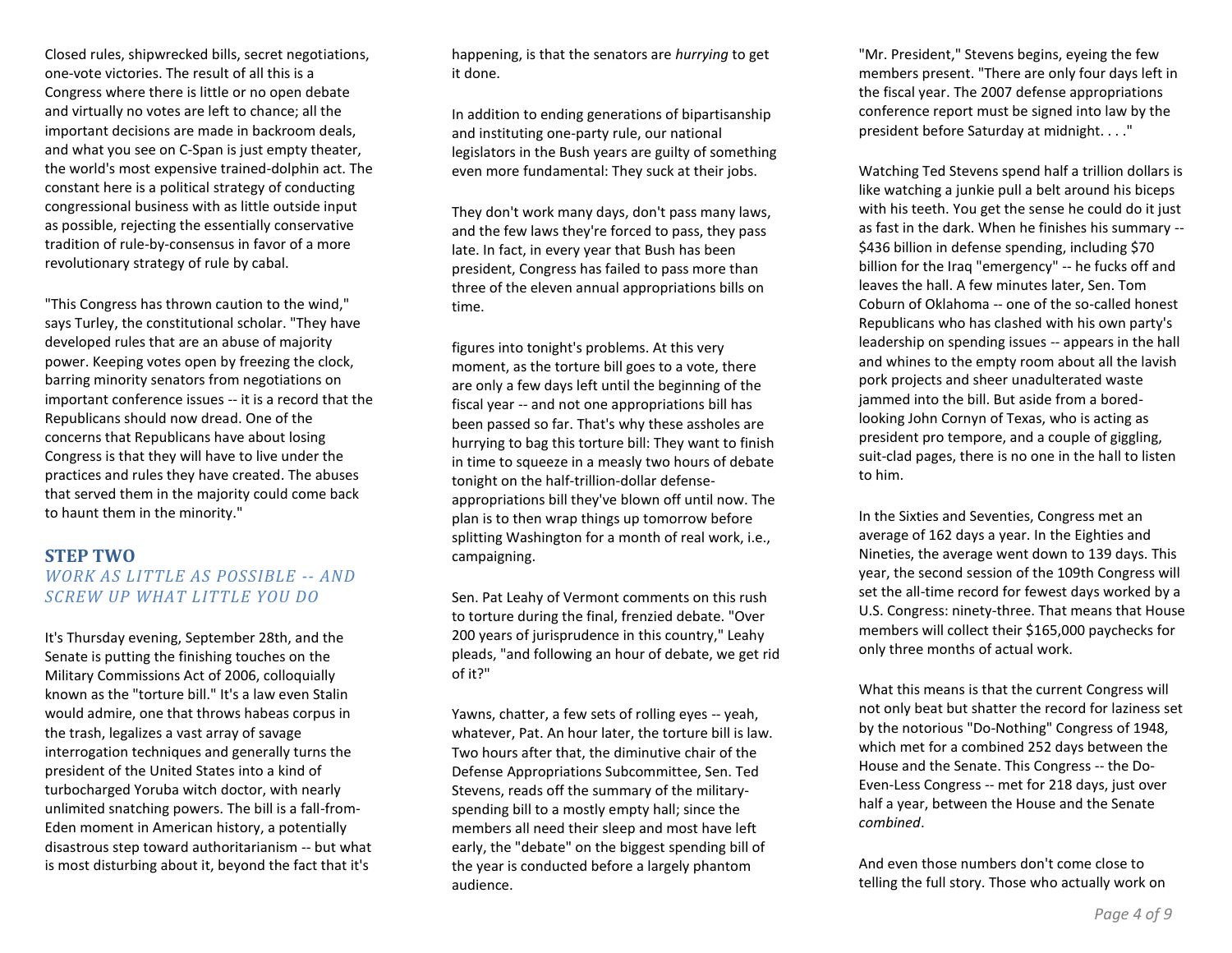the Hill will tell you that a great many of those "workdays" were shameless mail-ins, half-days at best. Congress has arranged things now so that the typical workweek on the Hill begins late on Tuesday and ends just after noon on Thursday, to give members time to go home for the four-day weekend. This is borne out in the numbers: On nine of its "workdays" this year, the House held not a single vote -- meeting for less than eleven minutes. The Senate managed to top the House's feat, pulling off three workdays this year that lasted less than one minute. All told, a full fifteen percent of the Senate's workdays lasted less than four hours. Figuring for half-days, in fact, the 109th Congress probably worked almost two months less than that "Do-Nothing" Congress.

Congressional laziness comes at a high price. By leaving so many appropriations bills unpassed by the beginning of the new fiscal year, Congress forces big chunks of the government to rely on "continuing resolutions" for their funding. Why is this a problem? Because under congressional rules, CRs are funded at the lowest of three levels: the level approved by the House, the level approved by the Senate or the level approved from the previous year. Thanks to wide discrepancies between House and Senate appropriations for social programming, CRs effectively operate as a backdoor way to slash social programs. It's also a nice way for congressmen to get around having to pay for expensive-ass programs they voted for, like No Child Left Behind and some of the other terminally underfunded boondoggles of the Bush years.

"The whole point of passing appropriations bills is that Congress is supposed to make small increases in programs to account for things like the increase in population," says Adam Hughes, director of federal fiscal policy for OMB Watch, a nonpartisan watchdog group. "It's their main job." Instead, he says, the reliance on CRs "leaves programs underfunded."

Instead of dealing with its chief constitutional duty - - approving all government spending -- Congress devotes its time to dumb bullshit. "This Congress spent a week and a half debating Terri Schiavo -- it never made appropriations a priority," says Hughes. In fact, Congress leaves itself so little time to pass the real appropriations bills that it winds up rolling them all into one giant monstrosity known as an Omnibus bill and passing it with little or no debate. Rolling eight-elevenths of all federal spending into a single bill that hits the floor a day or two before the fiscal year ends does not leave much room to check the fine print. "It allows a lot more leeway for fiscal irresponsibility," says Hughes.

A few years ago, when Democratic staffers in the Senate were frantically poring over a massive Omnibus bill they had been handed the night before the scheduled vote, they discovered a tiny provision that had not been in any of the previous versions. The item would have given senators on the Appropriations Committee access to the private records of any taxpayer -- essentially endowing a few selected hacks in the Senate with the license to snoop into the private financial information of all Americans.

"We were like, 'What the hell is this?' "says one Democratic aide familiar with the incident. "It was the most egregious thing imaginable. It was just lucky we caught them."

### **STEP THREE** *LET THE PRESIDENT DO WHATEVER HE WANTS*

The constitution is very clear on the responsibility of Congress to serve as a check on the excesses of the executive branch. The House and Senate, after all, are supposed to pass all laws -- the president is simply supposed to execute them. Over the years, despite some ups and downs, Congress has been fairly consistent in upholding this fundamental responsibility, regardless of which party controlled

the legislative branch. Elected representatives saw themselves as beholden not to their own party or the president but to the *institution* of Congress itself. The model of congressional independence was Sen. William Fulbright, who took on McCarthy, Kennedy, Johnson and Nixon with equal vigor during the course of his long career.

"Fulbright behaved the same way with Nixon as he did with Johnson," says Wheeler, the former Senate aide who worked on both sides of the aisle. "You wouldn't see that today."

In fact, the Republican-controlled Congress has created a new standard for the use of oversight powers. That standard seems to be that when a Democratic president is in power, there are no matters too stupid or meaningless to be investigated fully -- but when George Bush is president, no evidence of corruption or incompetence is shocking enough to warrant congressional attention. One gets the sense that Bush would have to drink the blood of Christian babies to inspire hearings in Congress -- and only then if he did it during a nationally televised State of the Union address and the babies were from Pennsylvania, where Senate Judiciary chairman Arlen Specter was running ten points behind in an election year.

The numbers bear this out. From the McCarthy era in the 1950s through the Republican takeover of Congress in 1995, no Democratic committee chairman issued a subpoena without either minority consent or a committee vote. In the Clinton years, Republicans chucked that longstanding arrangement and issued more than 1,000 subpoenas to investigate alleged administration and Democratic misconduct, reviewing more than 2 million pages of government documents.

Guess how many subpoenas have been issued to the White House since George Bush took office? Zero -- that's right, zero, the same as the number of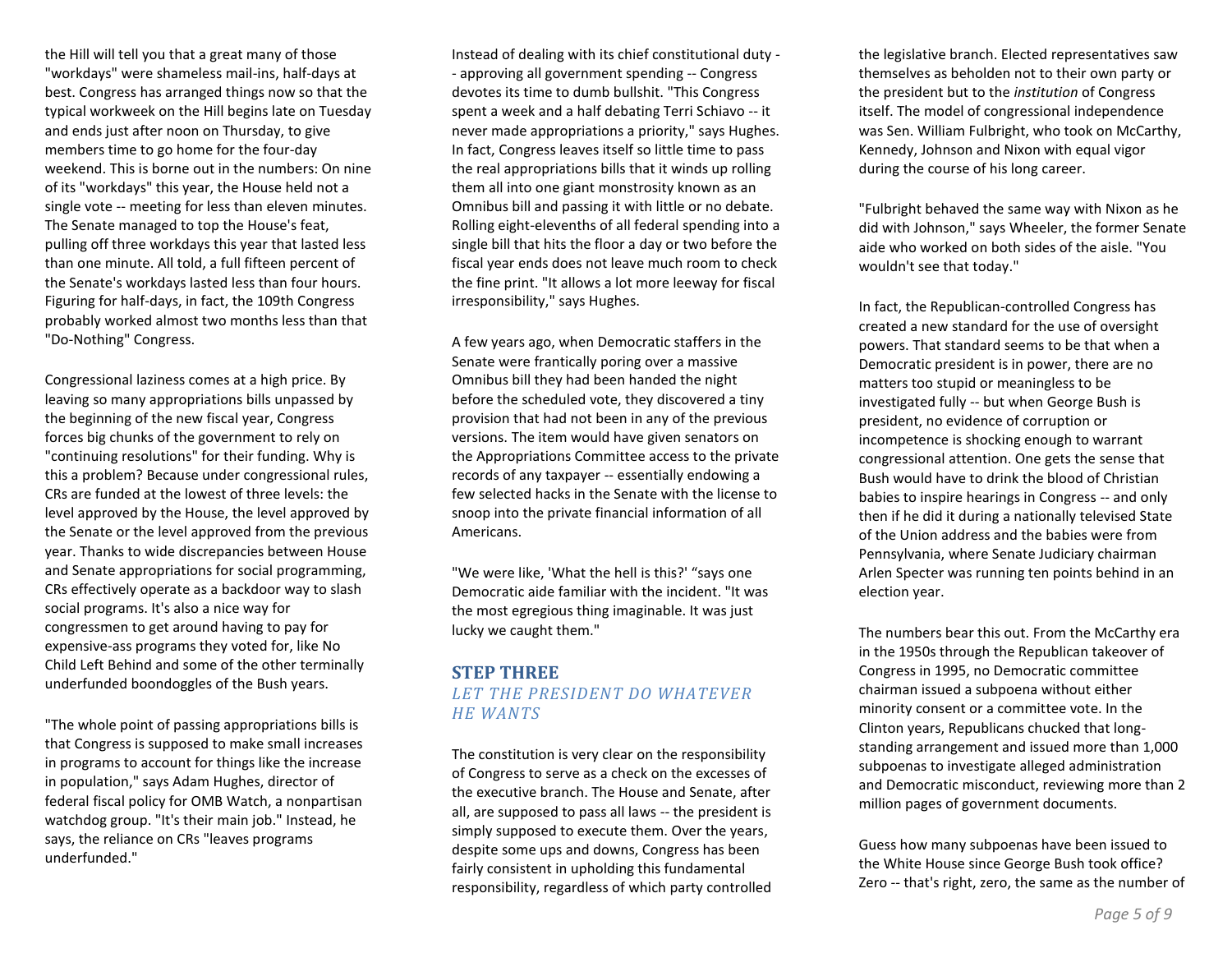open rules debated this year; two fewer than the number of appropriations bills passed on time.

And the cost? Republicans in the Clinton years spent more than \$35 million investigating the administration. The total amount of taxpayer funds spent, when independent counsels are taken into account, was more than \$150 million. Included in that number was \$2.2 million to investigate former HUD secretary Henry Cisneros for lying about improper payments he made to a mistress. In contrast, today's Congress spent barely half a million dollars investigating the outright fraud and government bungling that followed Hurricane Katrina, the largest natural disaster in American history.

"Oversight is one of the most important functions of Congress -- perhaps more important than legislating," says Rep. Henry Waxman. "And the Republicans have completely failed at it. I think they decided that they were going to be good Republicans first and good legislators second."

As the ranking minority member of the Government Reform Committee, Waxman has earned a reputation as the chief Democratic muckraker, obsessively cranking out reports on official misconduct and incompetence. Among them is a lengthy document detailing all of the wrongdoing by the Bush administration that should have been investigated -- and would have been, in any other era. The litany of fishy behavior left uninvestigated in the Bush years includes the manipulation of intelligence on Saddam Hussein's weapons of mass destruction, the mistreatment of Iraqi detainees, the leak of Valerie Plame's CIA status, the award of Halliburton contracts, the White House response to Katrina, secret NSA wiretaps, Dick Cheney's energy task force, the withholding of Medicare cost estimates, the administration's politicization of science, contract abuses at Homeland Security and lobbyist influence at the EPA.

Waxman notes that the failure to investigate these issues has actually hurt the president, leaving potentially fatal flaws in his policies unexamined even by those in his own party. Without proper congressional oversight, small disasters like the misuse of Iraq intelligence have turned into huge, festering, unsolvable fiascoes like the Iraq occupation. Republicans in Congress who stonewalled investigations of the administration "thought they were doing Bush a favor," says Waxman. "But they did him the biggest disservice of all."

Congress has repeatedly refused to look at any aspect of the war. In 2003, Republicans refused to allow a vote on a bill introduced by Waxman that would have established an independent commission to review the false claims Bush made in asking Congress to declare war on Iraq. That same year, the chair of the House Intelligence Committee, Porter Goss, refused to hold hearings on whether the administration had forged evidence of the nuclear threat allegedly posed by Iraq. A year later the chair of the Government Reform Committee, Tom Davis, refused to hold hearings on new evidence casting doubt on the "nuclear tubes" cited by the Bush administration before the war. Sen. Pat Roberts, who pledged to issue a Senate Intelligence Committee report after the 2004 election on whether the Bush administration had misled the public before the invasion, changed his mind after the president won re-election. "I think it would be a monumental waste of time to re-plow this ground any further," Roberts said.

Sensenbrenner has done his bit to squelch any debate over Iraq. He refused a request by John Conyers and more than fifty other Democrats for hearings on the famed "Downing Street Memo," the internal British document that stated that Bush had "fixed" the intelligence about the war, and he was one of three committee chairs who rejected requests for hearings on the abuse of Iraqi detainees. Despite an international uproar over

Abu Ghraib, Congress spent only twelve hours on hearings on the issue. During the Clinton administration, by contrast, the Republican Congress spent 140 hours investigating the president's alleged misuse of his Christmas-card greeting list.

"You talk to many Republicans in Congress privately, and they will tell you how appalled they are by the administration's diminishment of civil liberties and the constant effort to keep fear alive," says Turley, who testified as a constitutional scholar in favor of the Clinton impeachment. "Yet those same members slavishly vote with the White House. What's most alarming about the 109th has been the massive erosion of authority in Congress. There has always been partisanship, but this is different. Members have become robotic in the way they vote."

Perhaps the most classic example of failed oversight in the Bush era came in a little-publicized hearing of the Senate Armed Services Committee held on February 13th, 2003 -- just weeks before the invasion of Iraq. The hearing offered senators a rare opportunity to grill Secretary of Defense Donald Rumsfeld and top Pentagon officials on a wide variety of matters, including the fairly important question of whether they even had a fucking plan for the open-ended occupation of a gigantic hostile foreign population halfway around the planet. This was the biggest bite that Congress would have at the Iraq apple before the war, and given the gravity of the issue, it should have been a beast of a hearing.

But it wasn't to be. In a meeting that lasted two hours and fifty-three minutes, only one question was asked about the military's readiness on the eve of the invasion. Sen. John Warner, the committee's venerable and powerful chairman, asked Gen. Richard Myers if the U.S. was ready to fight simultaneously in both Iraq and North Korea, if necessary.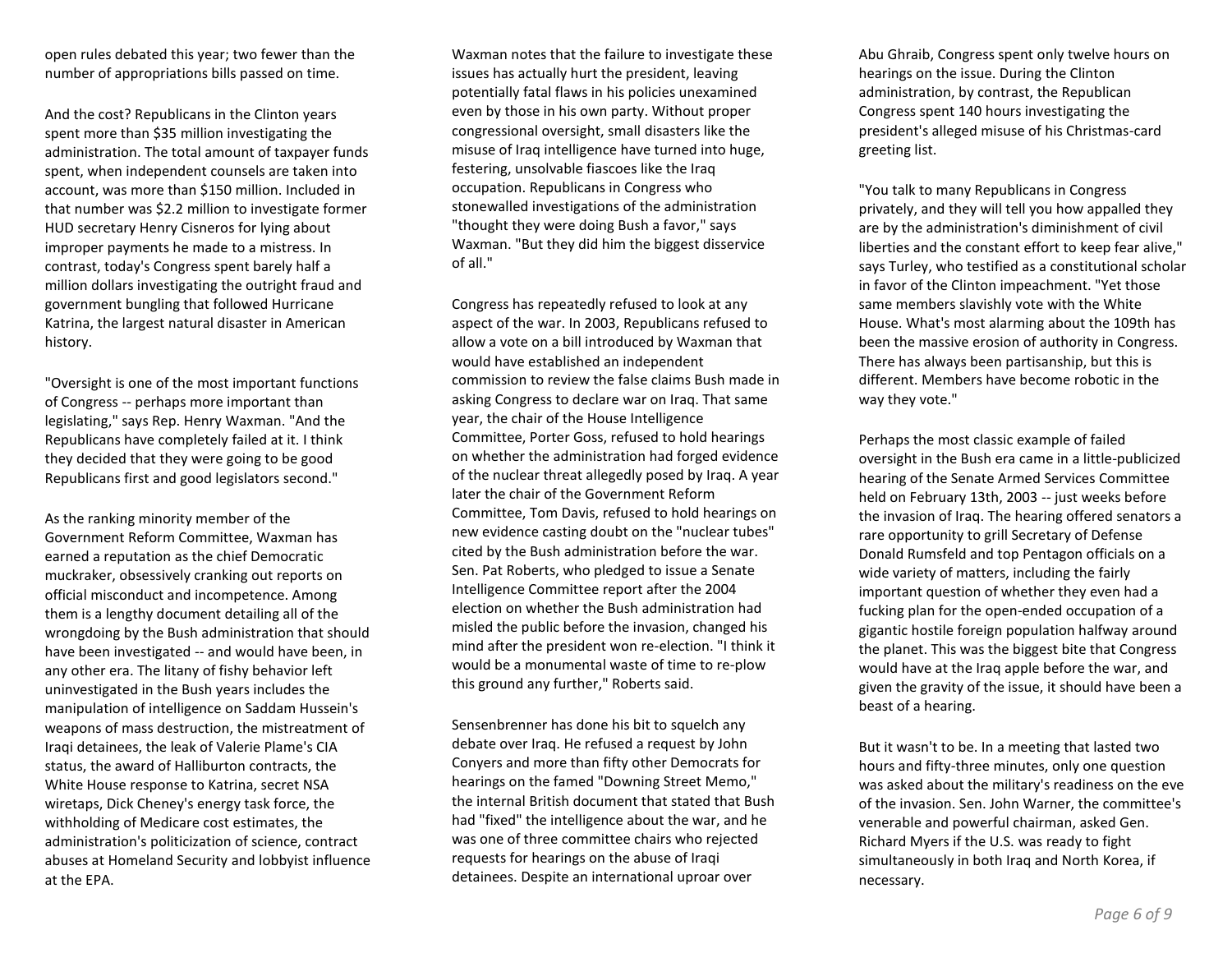#### Myers answered, "Absolutely."

And that was it. The entire exchange lasted fifteen seconds. The rest of the session followed a pattern familiar to anyone who has watched a hearing on C-Span: The members, when they weren't reading or chatting with one another, used their time with witnesses almost exclusively to address parochial concerns revolving around pork projects in their own districts. Warner set the tone in his opening remarks; after announcing that U.S. troops preparing to invade Iraq could count on his committee's "strongest support," the senator from Virginia quickly turned to the question of how the war would affect the budget for Navy shipbuilding, which, he said, was not increasing "as much as we wish." Not that there's a huge Navy shipyard in Newport News, Virginia, or anything.

Other senators followed suit. Daniel Akaka was relatively uninterested in Iraq but asked about reports that Korea might have a missile that could reach his home state of Hawaii. David Pryor of Arkansas used his time to tout the wonders of military bases in Little Rock and Pine Bluff. When the senators weren't eating up their allotted time in this fashion, they were usually currying favor with the generals. Warner himself nicely encapsulated the obsequious tone of the session when he complimented Rumsfeld for having his shit so together on the war.

"I think your response reflects that we have given a good deal of consideration," Warner said. "That we have clear plans in place and are ready to proceed." We all know how that turned out.

### **STEP FOUR**  *SPEND, SPEND, SPEND*

There is a simple reason that members of Congress don't waste their time providing any oversight of the executive branch: There's nothing in it for them. "What they've all figured out is that there's

no political payoff in oversight," says Wheeler, the former congressional staffer. "But there's a big payoff in pork."

When one considers that Congress has forsaken hearings and debate, conspired to work only three months a year, completely ditched its constitutional mandate to provide oversight and passed very little in the way of meaningful legislation, the question arises: What do they do?

The answer is easy: They spend. When Bill Clinton left office, the nation had a budget surplus of \$236 billion. Today, thanks to Congress, the budget is \$296 billion in the hole. This year, more than sixtyfive percent of all the money borrowed in the entire world will be borrowed by America, a statistic fueled by the speed-junkie spending habits of our supposedly "fiscally conservative" Congress. It took forty-two presidents before George W. Bush to borrow \$1 trillion; under Bush, Congress has more than doubled that number in six years. And more often than not, we are borrowing from countries the sane among us would prefer not to be indebted to: The U.S. shells out \$77 billion a year in interest to foreign creditors, including payment on the \$300 billion we currently owe China.

What do they spend that money on? In the age of Jack Abramoff, that is an ugly question to even contemplate. But let's take just one bill, the socalled energy bill, a big, hairy, favor-laden bitch of a law that started out as the wet dream of Dick Cheney's energy task force and spent four long years leaving grease-tracks on every set of palms in the Capitol before finally becoming law in 2005.

Like a lot of laws in the Bush era, it was crafted with virtually no input from the Democrats, who were excluded from the conference process. And during the course of the bill's gestation period we were made aware that many of its provisions were more or less openly for sale, as in the case of a small electric utility from Kansas called Westar Energy.

Westar wanted a provision favorable to its business inserted in the bill -- and in an internal company memo, it acknowledged that members of Congress had requested Westar donate money to their campaigns in exchange for the provision. The members included former Louisiana congressman Billy Tauzin and current Energy and Commerce chairman Joe Barton of Texas. "They have made this request in lieu of contributions made to their own campaigns," the memo noted. The total amount of Westar's contributions was \$58,200.

Keep in mind, that number -- fifty-eight grand - was for a single favor. The energy bill was loaded with them. Between 2001 and the passage of the bill, energy companies donated \$115 million to federal politicians, with seventy-five percent of the money going to Republicans. When the bill finally passed, it contained \$6 billion in subsidies for the oil industry, much of which was funneled through a company with ties to Majority Leader Tom DeLay. It included an exemption from the Safe Drinking Water Act for companies that use a methanedrilling technique called "hydraulic fracturing" - one of the widest practitioners of which is Halliburton. And it included billions in subsidies for the construction of new coal plants and billions more in loan guarantees to enable the coal and nuclear industries to borrow money at bargainbasement interest rates.

Favors for campaign contributors, exemptions for polluters, shifting the costs of private projects on to the public -- these are the specialties of this Congress. They seldom miss an opportunity to impoverish the states we live in and up the bottom line of their campaign contributors. All this time - while Congress did nothing about Iraq, Katrina, wiretapping, Mark Foley's boy-madness or anything else of import -- it has been all about pork, all about political favors, all about budget "earmarks" set aside for expensive and often useless projects in their own districts. In 2000, Congress passed 6,073 earmarks; by 2005, that number had risen to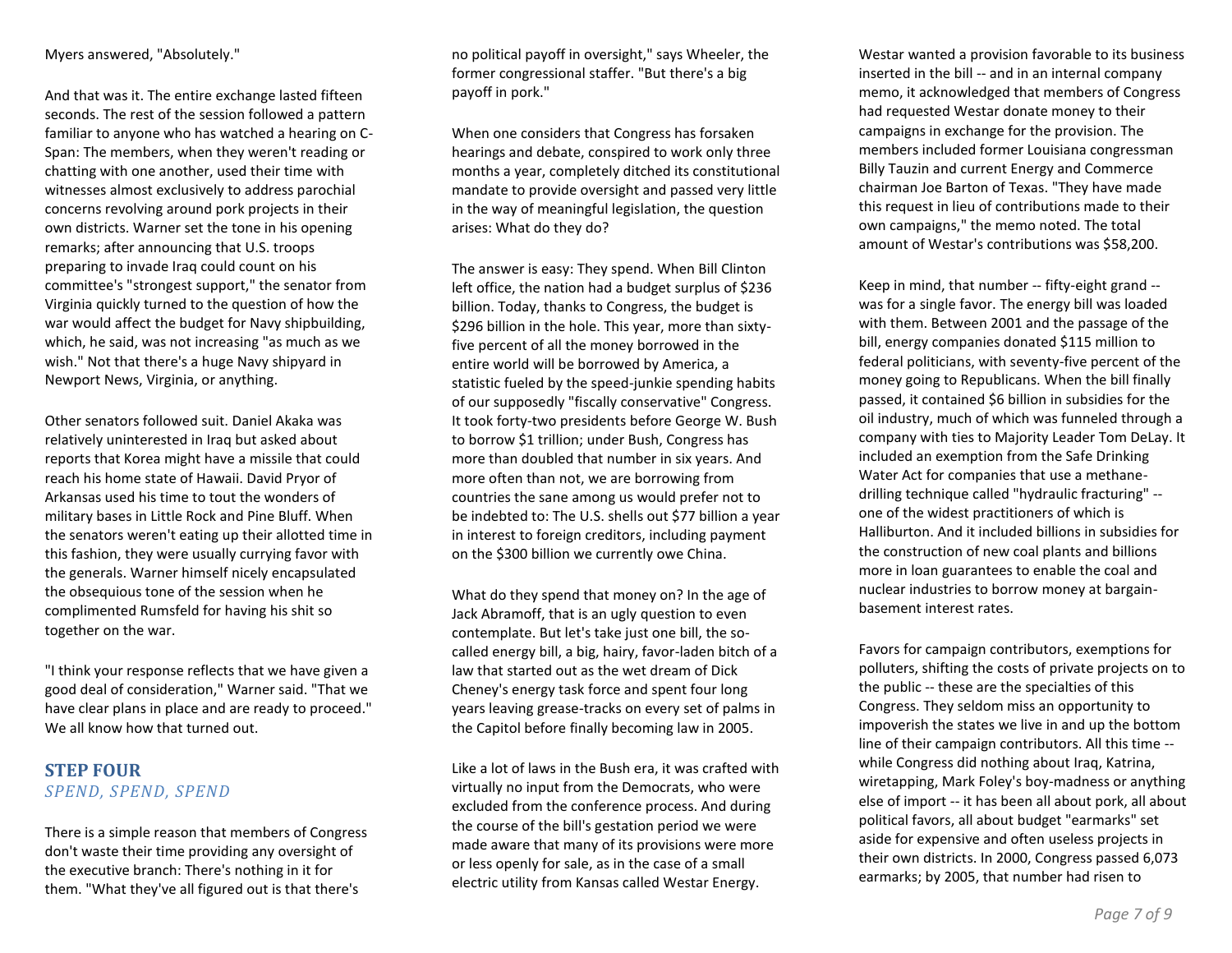15,877. They got better at it every year. It's the one thing they're good at.

Even worse, this may well be the first Congress ever to lose control of the government's finances. For the past six years, it has essentially been writing checks without keeping an eye on its balance. When you do that, unpleasant notices eventually start appearing in the mail. In 2003, the inspector general of the Defense Department reported to Congress that the military's financial-management systems did not comply with "generally accepted accounting principles" and that the department "cannot currently provide adequate evidence supporting various material amounts on the financial statements."

Translation: The Defense Department can no longer account for its money. "It essentially can't be audited," says Wheeler, the former congressional staffer. "And nobody did anything about it. That's the job of Congress, but they don't care anymore."

So not only does Congress not care what intelligence was used to get into the war, what the plan was supposed to be once we got there, what goes on in military prisons in Iraq and elsewhere, how military contracts are being given away and to whom -- it doesn't even give a shit what happens to the half-trillion bucks it throws at the military every year.

Not to say, of course, that this Congress hasn't made an effort to reform itself. In the wake of the Jack Abramoff scandal, and following a public uproar over the widespread abuse of earmarks, both the House and the Senate passed their own versions of an earmark reform bill this year. But when the two chambers couldn't agree on a final version, the House was left to pass its own watered-down measure in the waning days of the most recent session. This pathetically, almost historically half-assed attempt at reforming

corruption should tell you all you need to know about the current Congress.

The House rule will force legislators to attach their names to all earmarks. Well, not all earmarks. Actually, the new rule applies only to *nonfederal* funding -- money for local governments, nonprofits and universities. And the rule will remain in effect only for the remainder of this congressional year - in other words, for the few remaining days of business after lawmakers return to Washington following the election season. After that, it's back to business as usual next year.

That is what passes for "corruption reform" in this Congress -- forcing lawmakers to put their names on a tiny fraction of all earmarks. For a couple of days.

## **STEP FIVE** *LINE YOUR OWN POCKETS*

Anyone who wants to get a feel for the kinds of beasts that have been roaming the grounds of the congressional zoo in the past six years need only look at the deranged, handwritten letter that convicted bribe-taker and GOP ex-congressman Randy "Duke" Cunningham recently sent from prison to Marcus Stern, the reporter who helped bust him. In it, Cunningham -- who was convicted last year of taking \$2.4 million in cash, rugs, furniture and jewelry from a defense contractor called MZM -- bitches out Stern in the broken, halfliterate penmanship of a six-year-old put in timeout.

"Each time you print it hurts my family And now I have lost them Along with Everything I have worked for during my 64 years of life," Cunningham wrote. "I am human not an Animal to keep whiping [*sic*]. I made some decissions [*sic*] Ill be sorry for the rest of my life."

The amazing thing about Cunningham's letter is not his utter lack of remorse, or his insistence on blaming defense contractor Mitchell Wade for ratting him out ("90% of what has happed [*sic*] is Wade," he writes), but his frantic, almost epic battle with the English language. It is clear that the same Congress that put a drooling child-chaser like Mark Foley in charge of a House caucus on child exploitation also named Cunningham, a man who can barely write his own name in the ground with a stick, to a similarly appropriate position. Ladies and gentlemen, we give you the former chairman of the House Subcommittee on Human Intelligence Analysis and Counterintelligence:

"As truth will come out and you will find out how liablest [*sic*] you have & will be. Not once did you list the positives. Education Man of the Year...hospital funding, jobs, Hiway [*sic*] funding, border security, Megans law my bill, Tuna Dolfin [*sic*] my bill...and every time you wanted an expert on the wars who did you call. No Marcus you write About how I died."

*How liablest you have & will be?* What the fuck does that even mean? This guy sat on the Appropriations Committee for years -- no wonder Congress couldn't pass any spending bills!

This is Congress in the Bush years, in a nutshell -- a guy who takes \$2 million in bribes from a contractor, whooping it up in turtlenecks and pajama bottoms with young women on a contractor-provided yacht named after himself (the "Duke-Stir"), and not only is he shocked when he's caught, he's too dumb to even understand that he's been guilty of anything.

This kind of appalling moral blindness, a sort of high-functioning, sociopathic stupidity, has been a consistent characteristic of the numerous Republicans indicted during the Bush era. Like all revolutionaries, they seem to feel entitled to break rules in the name of whatever the hell it is they